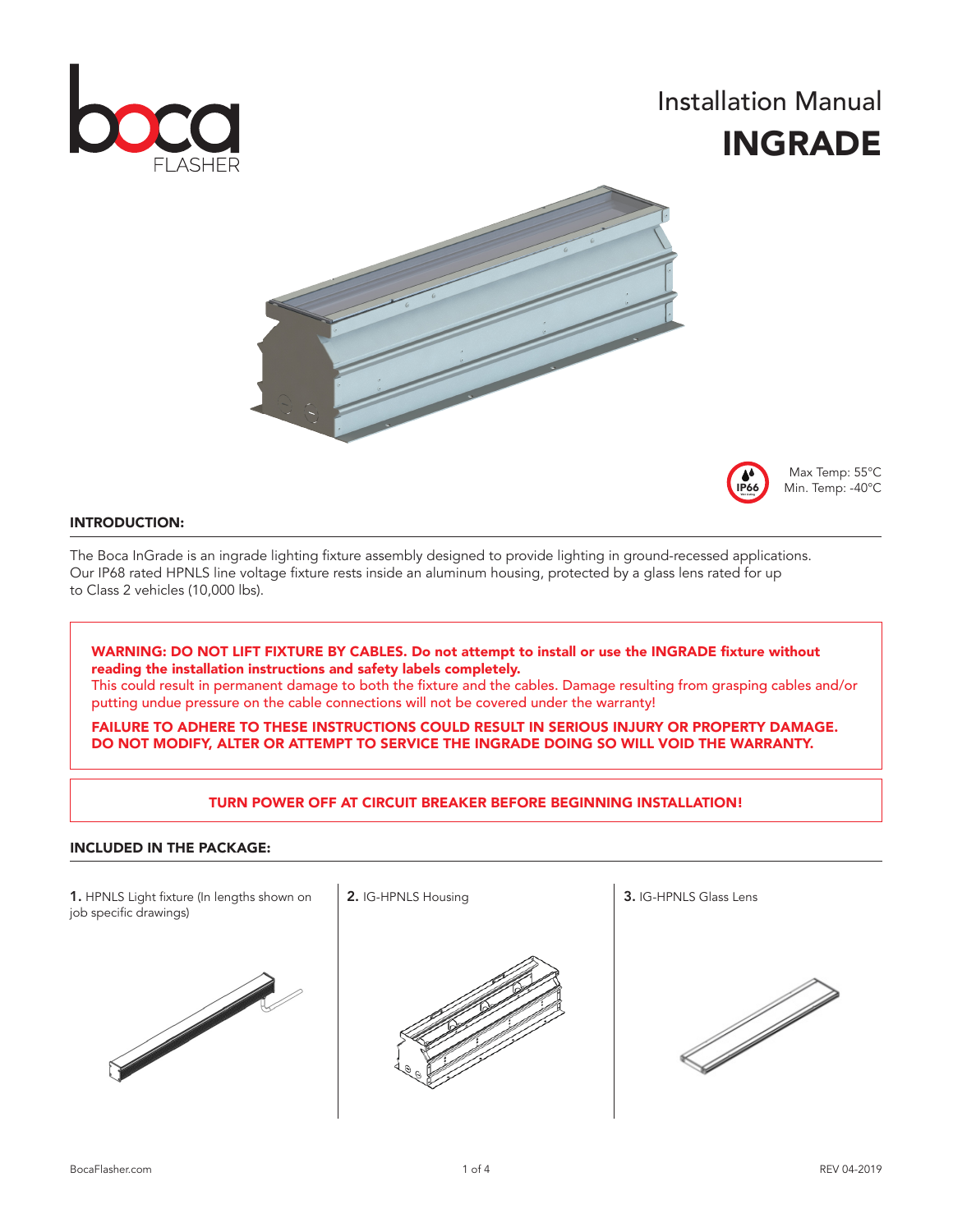

## INSTALLATION CHECKLIST:

- 1. Prepare the ground to support IG-HPNLS housing.
- 2. Verify the drainage effi ciency of site including the ground material and drainage piping.
- 3. Inspect the housing and lighting fixtures for damage or nonconformities.
- 4. Verify the housing is level.
- 5. Insure the lighting fixture is securely mounted onto the mounting clips inside the housing.
- 6. Insure the glass lens cover is properly installed.
- 7. Fill in ground hole.
- 8. Make final inspection, insuring glass is level.







KNOCKOUT FOR ELECTRICAL CABLE 2x Knockout holes (1" OD) for conduit

## INSTALLATION STEPS

| Length          | Minimum Drainage Rate |
|-----------------|-----------------------|
| 1ft             | $0.064$ gal/min       |
| 2 <sub>ft</sub> | $0.119$ gal/min       |
| 4 ft            | 0.231 gal/min         |

Installation location should provide the minimum amount of drainage as described in the table.

- 1. Prepare The Ground
	- Determine whether the drainage piping and material provide adequate drainage as described in the table.
- Determine the type of materials in the hole the housing will be installed in. If concrete, or other hard ground, ensure that proper drainage piping and electrical conduits are present. Soft ground, such as Type I or Type II soil, must also provide adequate drainage.
	- » Soft ground must provide adequate support for the housing's base flanges to be mounted.

2. Prepare HPNLS Lighting Fixture inside Housing

• The housing includes 2x Mounting Clips secured to brackets. The HPNLS lighting fixture is to be snapped into these clips, with the electrical cable facing the location of the conduit.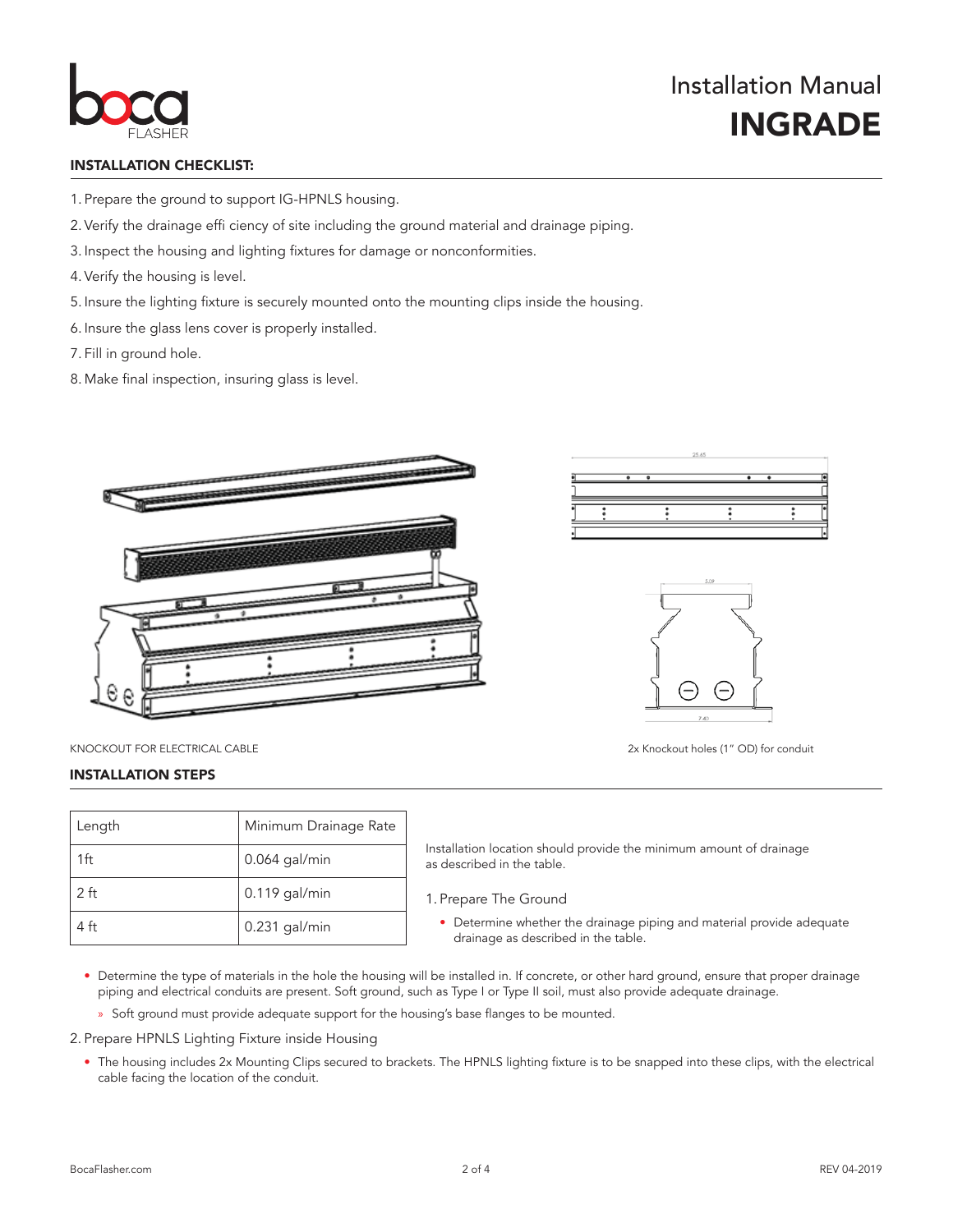

## 3. Install Conduits and Electrical Cables

- Remove knockout covers as needed to install conduit and electrical cables.
- Knockout hole diameter is 1". Installation should use conduit (flexible or rigid pipe) appropriate to location and application.
- Connect conduit to housing with conduit couplers.
- Refer to HPNLS guide provided for job specific electrical connection instructions.
- Provide power and test connections.
- 4. Housing Placement and Alignment
	- Pour concrete or other filling material around the housing. Filling material should be flush with the top of the housing.
		- » Be sure to remove any concrete or other filling material from the exposed top surfaces as it interferes with the installation of the glass lens.
	- Lay housing flat on to hole floor and ensure the housing is level.
		- » The InGrade Glass Lens may be installed at this point to aid in leveling. Refer to step 7.
	- Make any adjustments to hole floor to level the top surface.
		- » Base flanges must remain fully supported by any adjustments to floor to maintain structural integrity; i.e. no gaps shall be present between flange and floor.

#### 5. Filling the Ground

- With housing and connections in place, secure the housing flanges in the ground with application appropriate fasteners or anchors. 1/4" diameter anchors are recommended.
- Pour concrete or other filling material around the housing. Filling material should be flush with the top of the housing.
	- » Be sure to remove any concrete or other filling material from the exposed top surfaces as it interferes with the installation of the glass lens.